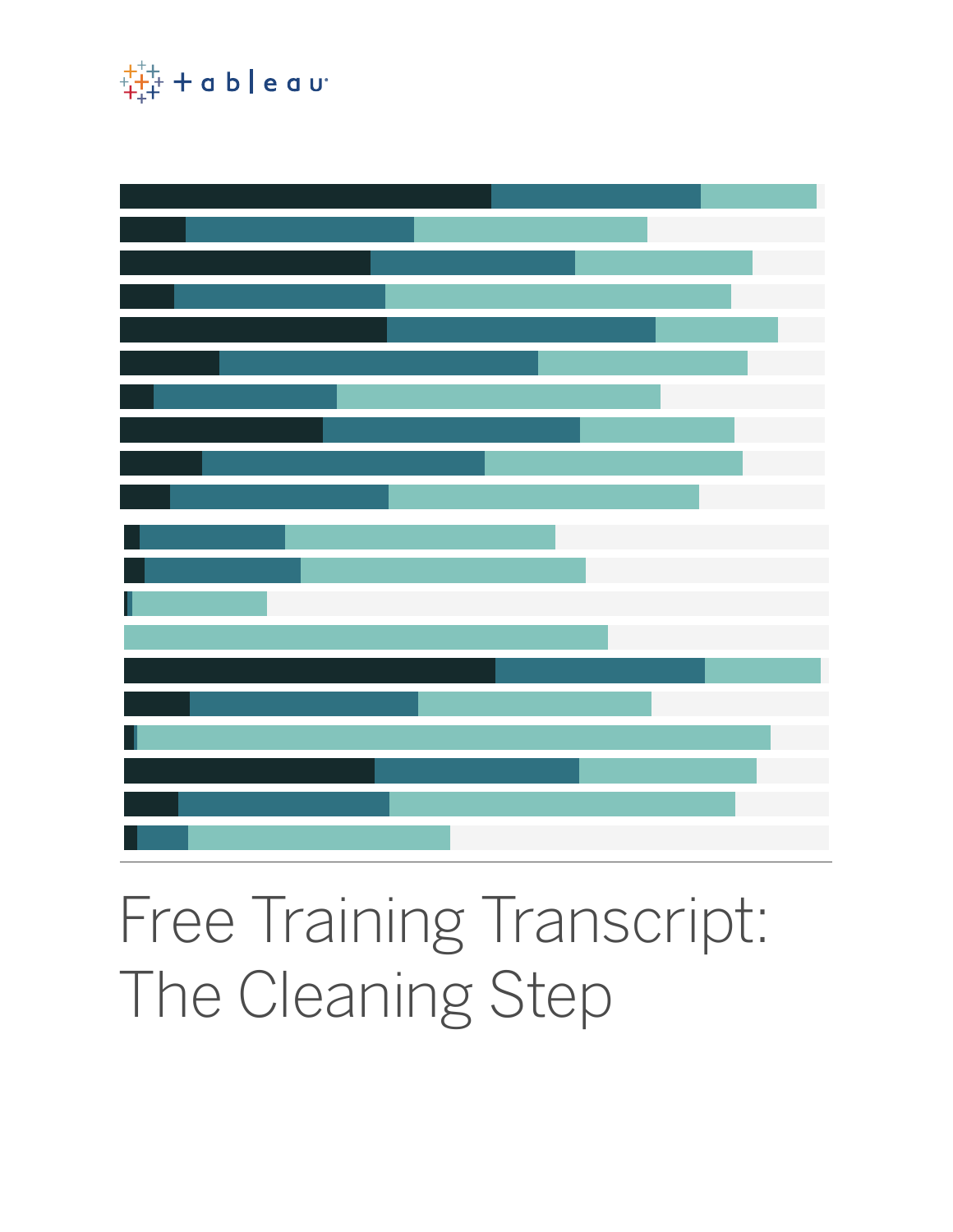Welcome to this video on the Cleaning Step in Tableau Prep. You can download the packaged flow file underneath the video to follow along in your own copy of Tableau Prep. We're working with data for bestselling books.

## The Context for Cleaning

Data can be unready for analysis for a lot of reasons. If you need to do things that have nothing to do with shaping the data (like pivoting or aggregating) or combining it (through joins or unions), then it's likely you'll need to perform some cleaning operations. Cleaning in Tableau Prep covers everything from removing fields, changing data types, creating calculated fields, and more.

#### How to Clean

leaning data in Tableau Prep is done in a Cleaning step in the flow. From the previous step, click the plus icon and choose "Add Step". The "default" step is a cleaning step, which appears in the flow as a bar. When we're on a clean step, below we see the profile pane and data grid.

Each field in the data is represented as a card in the profile pane. We can rename fields or change their data type by interacting directly on a card. If we open a card's menu, we see many other options. Let's go through brief examples of each of these.

**Remove Field:** First, this "Table Names-1" field is an artifact of the union. We don't need it—simply select the card and go to the menu, choosing "Remove Field".

**Rename Field:** Next, we'll rename a field—here, "Table Names" is actually the bestseller list, so we'll double click on the name and enter "List" instead.

**Split Values:** The information about which week's worth of data we're looking at is contained in the File Paths field, (this is another field generated automatically by Tableau Prep). We want to keep only the date portion of these file names. Let's use do some cleaning operations to get there.

We'll open the menu, and select "Custom Split". For the separator, we'll enter a period, and we'll choose to only "split off" the first field. This will look for the period and only keep what occurs before it—essentially trimming the file extension for us.

We now have a new field—"File Paths – Split 1"--that lacks that file extension. Let's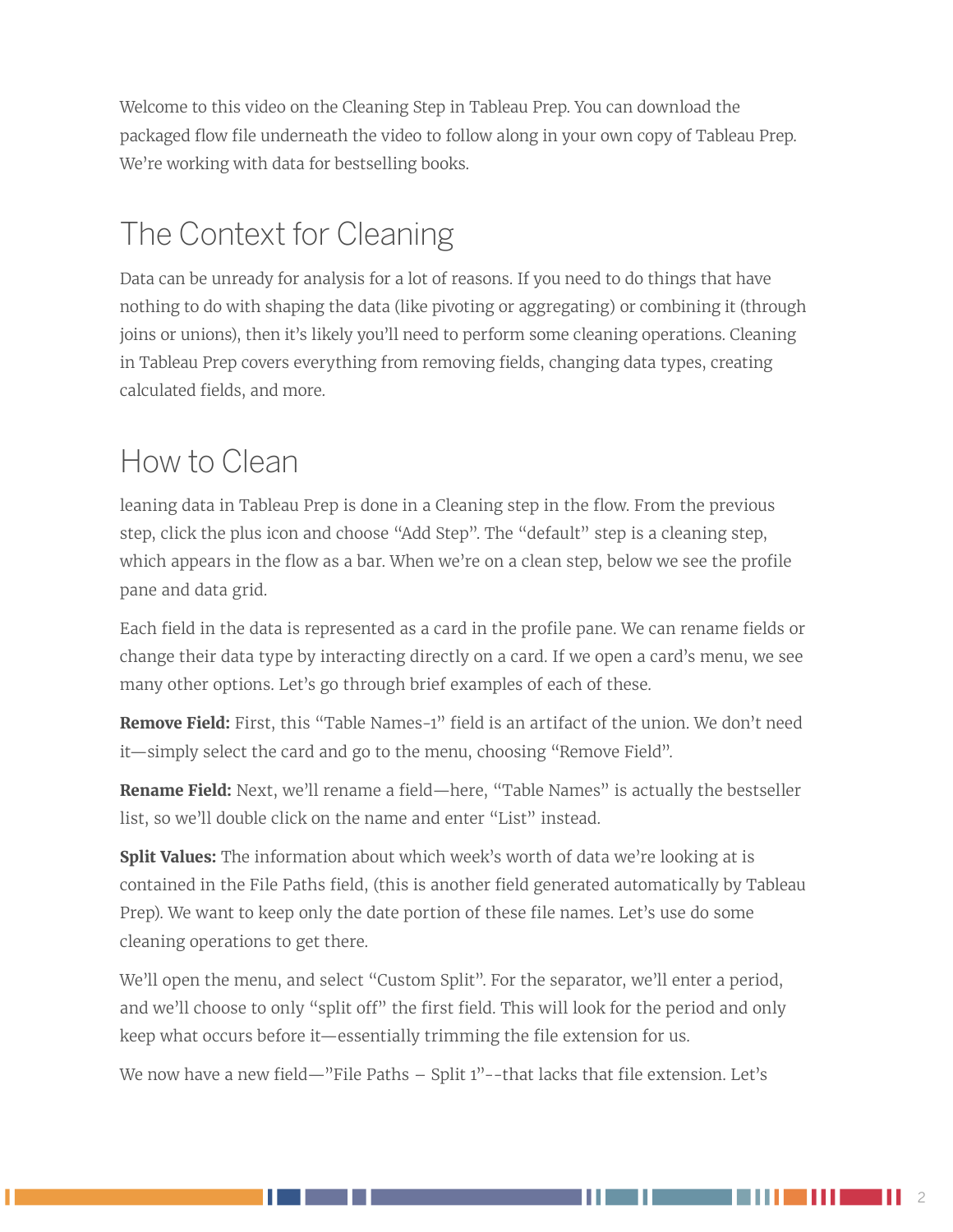remove the original field, "File Paths" (note that in Tableau Prep, we can remove fields even if they're used for calculations or splits.) and now we just have the new split field.

**Clean:** However, this new field still says "ABA Bestsellers" before the date. We can use some of the built in quick cleaning options to address this. We'll open the menu and choose clean. These are the single-click options available to speed up these common cleaning processes. We'll chose "Remove letters" and once again go back to the menu, choose clean, and we'll follow up with "Trim spaces". Now we're left with just the numeric date, exactly as we want. Let's name this "Week".

**Change Data Type:** Tableau Prep hasn't recognized this as a date yet, but we can set the data type here, by clicking on the icon for String (Abc) and choosing Date instead.

Let's also change the data type for the Price field to be a decimal number—note how the view updates from showing the details (grey bars with text) to summary view (blue bars, binned on an axis).

**Filtering:** Next, let's take a look at filtering. For some data types, such as date, we have the ability to filter to a range of dates or relative date using a filtering interface. Numeric fields, like Rank, also have a filtering interface for a range of values. For most field types, filtering is done simply as a calculation. For example, we could filter the List field to only values containing "nonfiction". But we'll undo that.

**Group and Replace:** Over in the Title column, we realize there are some similar values for example, "12 Rules for Life" and "12 Rules for Life" with a subtitle as well. We know these should actually be considered the same value. We can use the Group and Replace feature to combine these values and replace them with a single value.

In the menu, choose Group and Replace, and we'll chose "Manual Selection"—for more information on the other options, check out the video on Group and Replace. In the editor, select the first value we'd like to group—this will become the value that overrides the others.

Now, to the right, we'll pick the value that should be grouped in with that value. We can repeat this process with "Enlightenment Now", and any other titles that should be the same. The paperclip icon indicates which values have been grouped. When we click done, those values are combined and replaced with the primary value we chose. All records containing those values will be updated when we run the flow.

**Calculated Fields:** Finally, let's say our standard is that for books with two authors, or an author and illustrator, we use the word "and" instead of an ampersand. Let's use a calculation to fix this. We'll open the menu for the Author field card and select Create